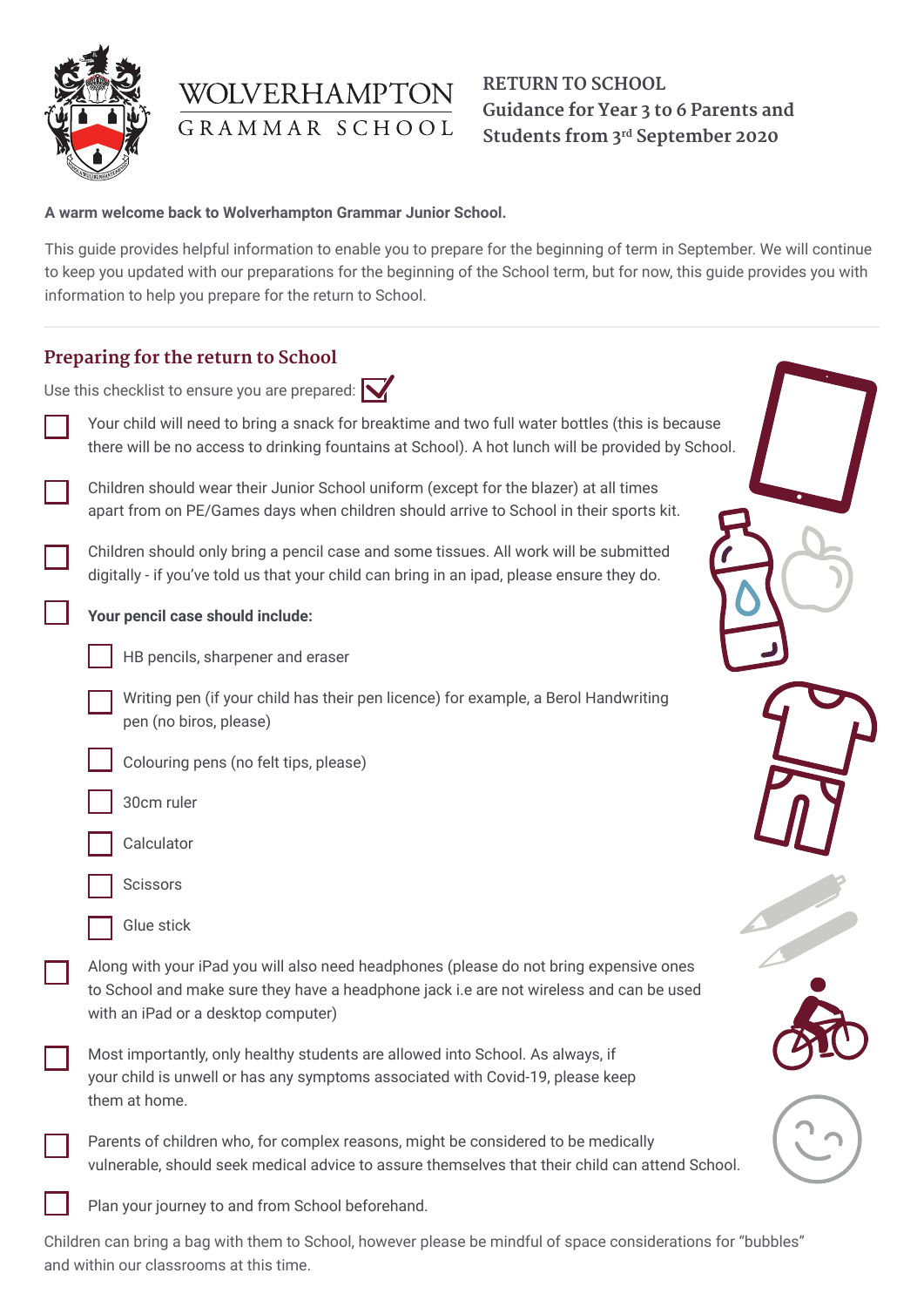



**RETURN TO SCHOOL Guidance for Year 3 to 6 Parents and Students from 3rd September 2020**

#### **Arriving and leaving School**



**Years 3 to 5: please arrive at your normal time.**

**Year 6 should not arrive at School before 8.40am.**



**On arrival, children should go straight to: Junior School playground for Years 3 and 4 Netball Courts for Year 5 Form rooms for Year 6**



**Please try to walk or cycle to School if you can.** 



**Children must be collected by: 3.40pm for Years 3 and 4 4pm for Year 5 4.20pm for Year 6**



**If you are arriving by car, you must use the one-way system (staff will be on hand to guide you) and children must be dropped off in the car park.**



**Teachers will be on hand to collect your children and escort them as necessary.**



**Unfortunately, it is not possible to allow any parents on to the playground or inside the School buildings. Simply, drop your child off and leave the site to help traffic flow.\***



**Breakfast club (from 7.15am), Homework Club (until 5.30pm) and Late Club (until 6.15pm for those parents who need it) will still be available.**



**There will be no clubs for at least the first two weeks of term.**



**It is not currently possible to organise sports fixtures.**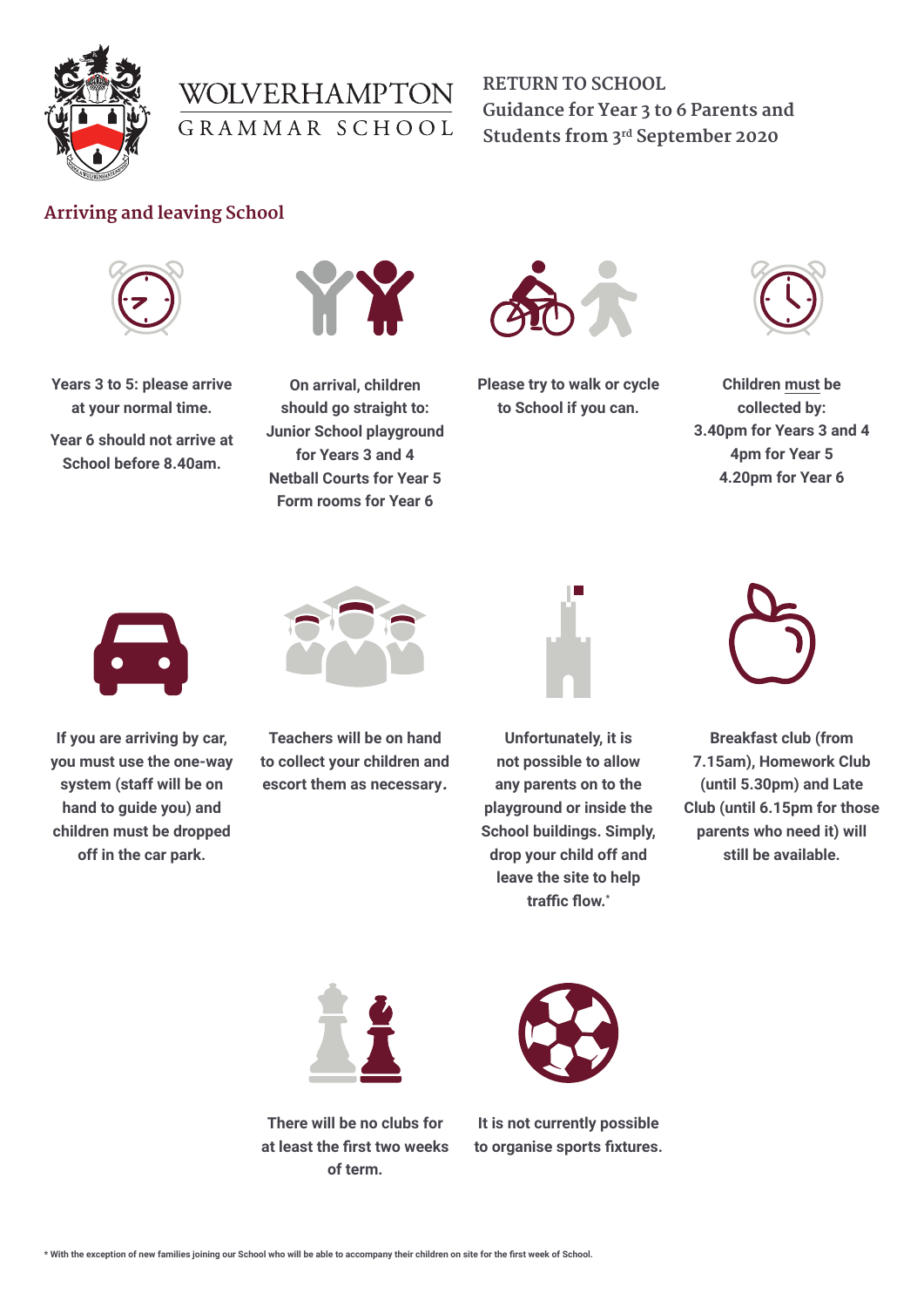

# WOLVERHAMPTON GRAMMAR SCHOOL

# **RETURN TO SCHOOL Guidance for Year 3 to 6 Parents and Students from 3rd September 2020**

# **A typical day in School**

Families might like to talk about what a typical day will feel like ahead of the return to School.

There will not be any extra-curricular or after School clubs for the time being.

- Children will be asked to wash their hands using new portable sinks at School before they enter the buildings.
- There will be clear signs around School telling you which doors to use and which direction to walk around buildings (one way systems will be in operation wherever possible).
- School staff will be on hand to direct you if necessary.
- The teacher's desk will look a little different. It might have a clear screen attached to it and some staff may be wearing full visors or facemasks.
- There will be handwashing stations around School and your teachers will ensure you wash your hands frequently. There will also be hand sanitiser, and tissues – your teacher will explain how and when to use them.
	- Teachers and staff will open all doors that use the biometric fingerprint access using special key-fob cards. Students will be asked not to use the fingerprint pad or door codes.
- Children who require to use the toilet will be directed to a prepared washroom.
- Children may wish to wear PPE and bring their own hand sanitiser we will leave this choice to individual families. School staff have all been offered masks, visors, gloves and hand sanitiser.
- $^{\prime}$  Children will eat their lunch in special zones in the Derry dining hall. Children will be supervised at all times.
- Like a typical day in School, teachers will set and direct work in the classroom.
- A "bubble" of children will attend assemblies in the Junior School Hall. We will also continue pre-recorded and live video assemblies.
- There will be no fixtures or team sports at this time.
- If there is a fire alarm on site during your lessons, your teacher will direct you as usual to Moreton's Piece where you will expected to line up with your fellow students standing at least 2 metres apart.